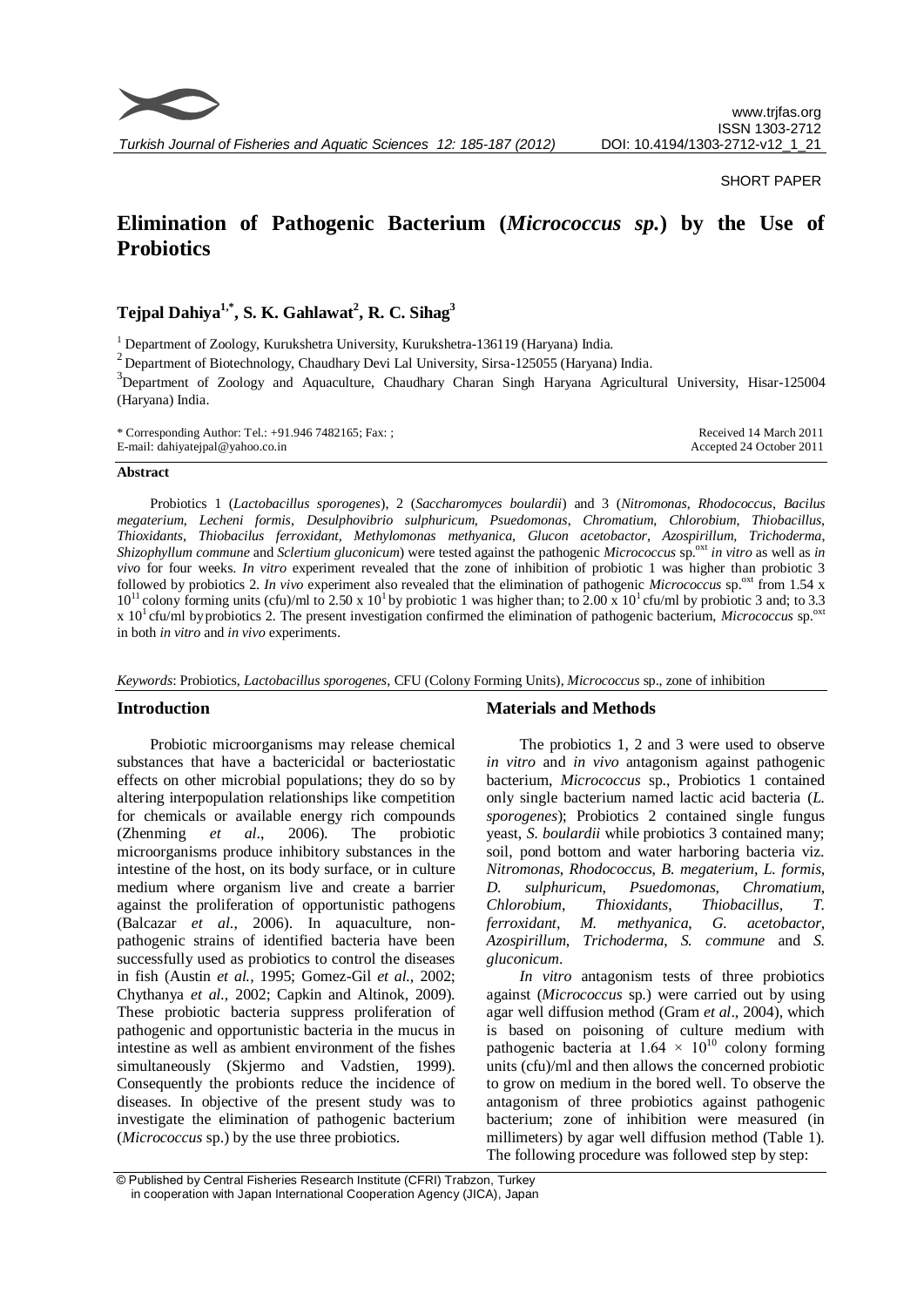**Table 1.** Colony Forming Units of pathogenic bacterium, *Micrococcus* sp.<sup>oxt</sup> for *in vitro* and *in vivo* antagonism with probiotics

| Treatments     |                                      | CFU per ml            |
|----------------|--------------------------------------|-----------------------|
| T1             | Control                              | 200µl of PBS          |
| T <sub>2</sub> | Control + $Micrococcus$ sp. $^{oxt}$ | $1.64 \times 10^{10}$ |
| T3             | $Control + probiotic 1$              | $1.64 \times 10^{10}$ |
| T4             | $Control + probiotic 2$              | $1.64 \times 10^{10}$ |
| Т5             | Control + probiotic $3$              | $1.64 \times 10^{10}$ |

i) Pathogenic bacteria (*Micrococcus* sp.) of known cfu (colony forming units) was poured into melted nutrient agar (NA; beef extract 3 g, peptone, 5 g, Sodium chloride 5 g, agar 15 g for one liter volume at pH 7.0±0.2; autoclaved at 15 atm pressure, for 20 minutes and then kept in deep freezer at 4°C till use), at 60-62 °C; and mixed well by shaking then poured into petri plates, and allowed to solidify in laminar flow with ultraviolet light remained off for 15-20 minutes.

ii) Three well were bored in solidified NA containing pathogenic bacterium (*Micrococcus* sp.) by the well borer and every time the borer pipe was sterilized on the flame.

iii) Then 5-10 µl melted water agar  $(15 \text{ g} \text{ Agar} +$ 1 liter distilled water) was added at the bottom of the each well with micropipette; to prevent the seepage of the probiotic bacterial suspension to the bottom of petri plates.

iv) Then the probiotics (50 µl) were added to each well and plates were incubated in B.O.D. at 35- 37 °C for 18-24 h.

v) The zone of inhibition was measured by using simple scale and recorded.

Antibiotic oxytetracycline resistant *Micrococcus* sp.<sup>oxt</sup> was taken as pathogenic microorganism for inoculation in Indian magur catfish (*Clarius batrachus* L.). The treatments were given to the magur catfishes in triplicates of every treatment (Table 1).

One catfish from each replicate of every treatment was sacrificed then tissues from liver, kidney and gills were taken and macerated at weekly interval and, viable counts of *Micrococcus* sp.<sup>oxt</sup> were worked out by serial dilution method by growing supernatant on NA containing oxytetracycline at 50 µg/ml. The obtained results were analyzed statistically using completely randomized design (CRD) to evaluate differences among different treatments means at 0.05 significant levels following Snedecor *et al*. (1989).

# **Results**

#### *In vitro* **antagonism**

Inhibition zone of probiotic against *Micrococcus* sp. was found to be different in each treatment. Probiotic 1 showed bigger inhibition zone as compared to probiotic 2 and probiotic 3 against each bacterium. From these results, it is concluded that probiotic 1 was better than probiotic 3 and probiotic 3 was better than the probiotic 2, in gushing out the pathogenic bacteria-*Micrococcus* sp. from diseased catfishes (Table 2, Figure 1).

# **Effect of Probiotics on the Viable Count of**  *Micrococcus* **sp.oxt Injected into Indian Magur (***C. batrachus* **L.) Under** *in vivo* **Induced Pathogenicity**

The results of viable counts of pathogenic bacterium *Micrococcus* sp.<sup>oxt</sup> under different treatments over a period of five weeks were presented in Table 3. In control, the catfishes were injected with *Micrococcus* sp.<sup>oxt</sup> showed progressive increase in the number of viable counts from  $1.68 \times 10^{10}$  in first week to  $4.7 \times 10^{12}$  cells/ml until the catfishes died after five weeks. The viable counts of *Micrococcus* sp. became so high in fifth week that the catfishes could not

**Table 2.** Inhibition zones (in millimeters) of three probiotics against pathogenic bacteria *Micrococcus* sp.<sup>oxt</sup>

| Probiotics  | Inhibition zones against <i>Micrococcus</i><br>$sp.^{ext}$<br>(mm) |
|-------------|--------------------------------------------------------------------|
| Probiotic 1 | $23.00 \pm 0.58$                                                   |
| Probiotic 2 | $20.00 \pm 0.00$                                                   |
| Probiotic 3 | $22.00 \pm 0.58$                                                   |
| C.D. Value  | 1.66                                                               |



**Figure 1.** Probiotics 1, 2 and 3 showing zone of inhibition against *Micrococcus* sp.